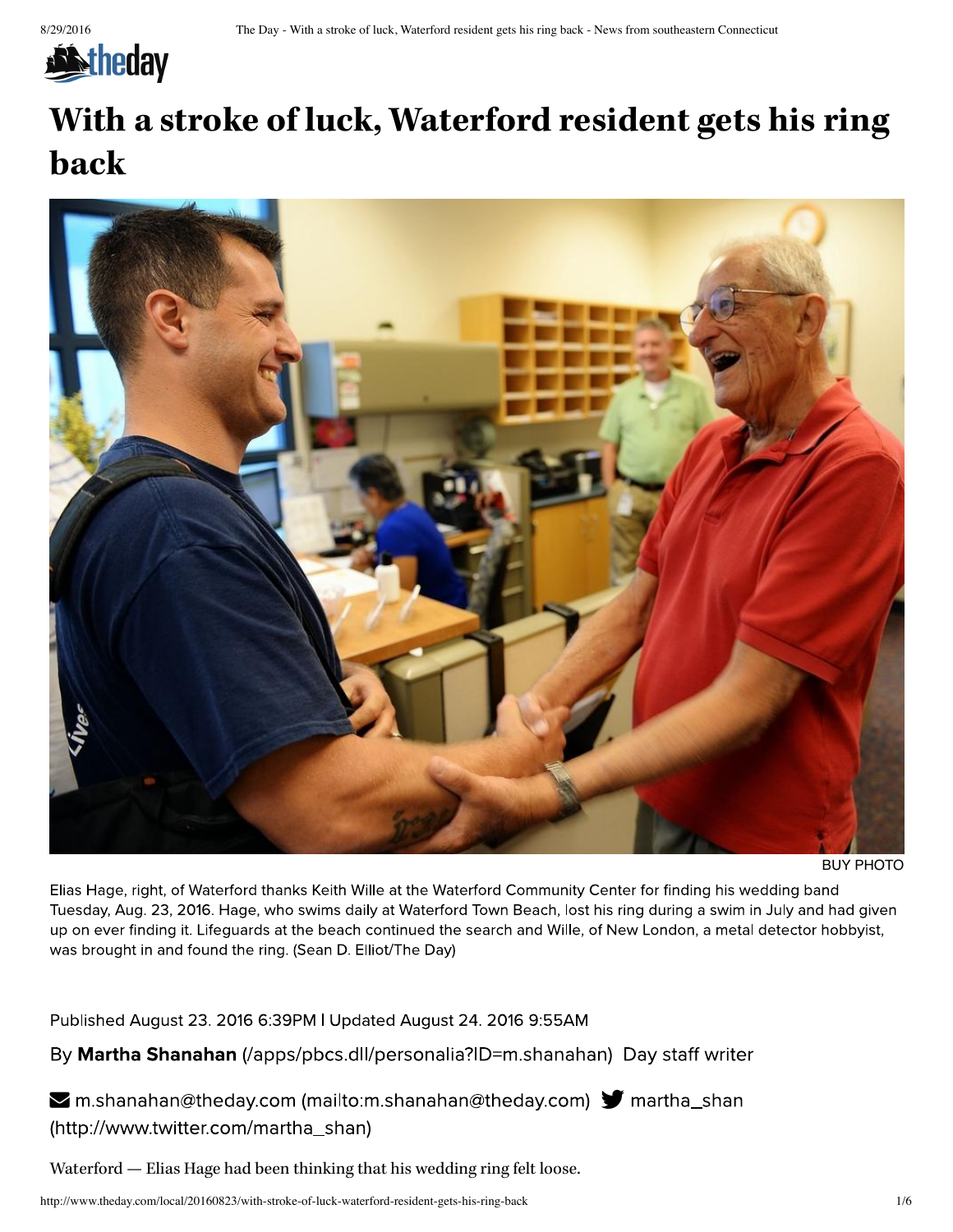He swims three or four times a week at Waterford Beach, just one lap in the shallow water close to the sand and lifeguards.

Hage — whom everyone calls Lou — always wore his wedding ring while he swam, a white gold band with his initials and his wedding anniversary etched on the inside.

The thought occurred to him during a swim in July that he should probably leave the ring at home.

His 83-year-old hands swell in the winter, and a jeweler had resized the ring so it wasn't so tight, but because of medication and the summer weather, his fingers had been back to normal and the ring had started to loosen.

"This time in particular I said, 'this is foolish,' Hage said Tuesday. "'I should leave it at home.'"

Just as that thought crossed his mind, the ring, of course, slipped off his finger.

Hage grabbed at the water, but watched as the ring dropped into the sand and disappeared.

"It was just floating down," he said.

Almost immediately, he lost hope that he would find it again. The ring is almost the exact same color as sand.

He stood up in the knee-deep water and searched with his hands for a minute or two. He swam to shore and told the lifeguards what happened.

But by then, he was sure he would never see it again.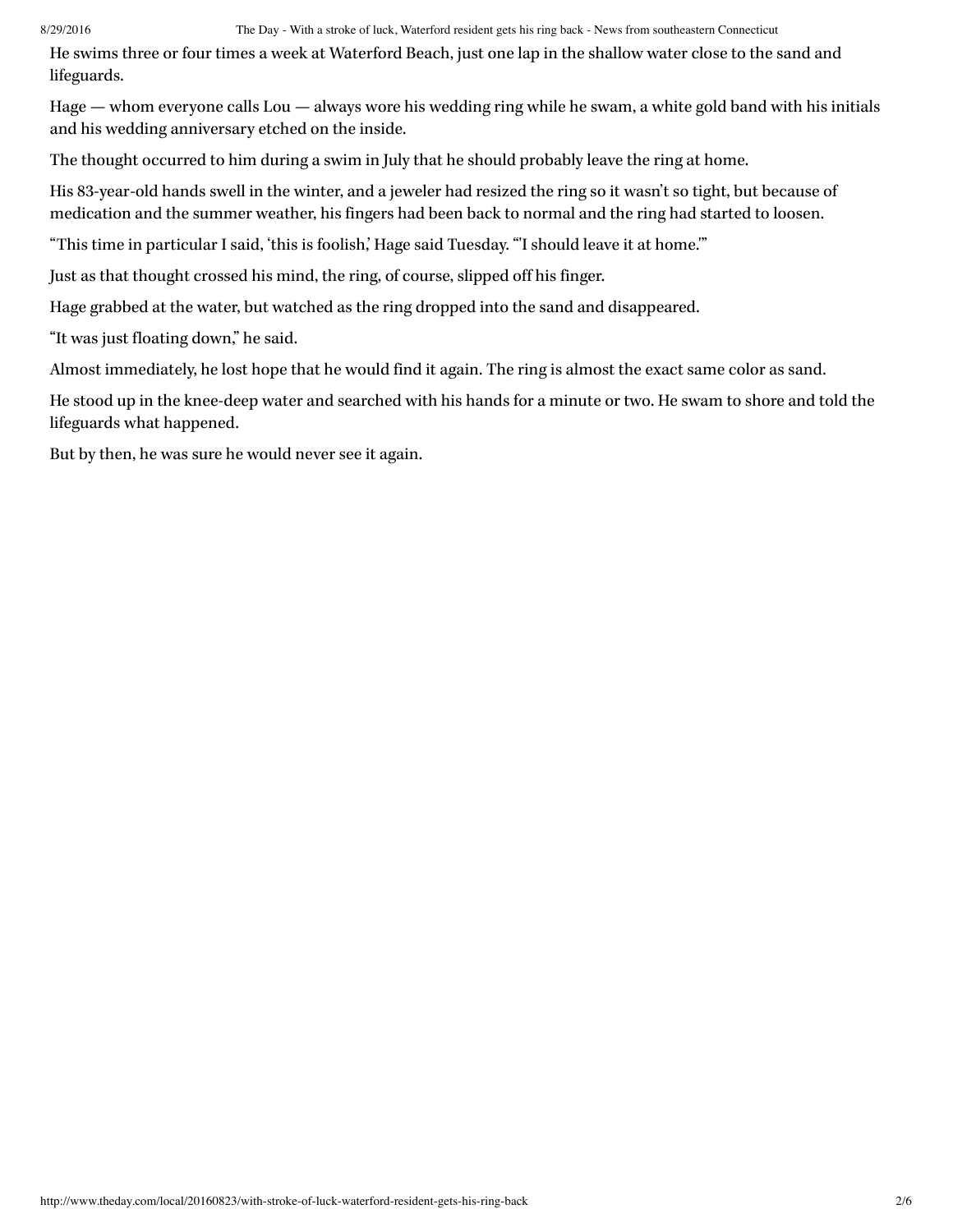

### BUY PHOTO

Elias Hage of Waterford returns his wedding ring to his finger after it was returned to him by Keith Wille Tuesday, Aug. 23, 2016, at the Waterford Community Center. Hage, who swims daily at Waterford Town Beach, lost his ring during a swim in July and had given up on ever finding it. Lifeguards at the beach continued the search and Wille, of New London, a metal detector hobbyist, was brought in and found the ring. (Sean D. Elliot/The Day)

"I was devastated," he said.

Hage was a teacher in Old Lyme for almost 40 years. The ring had barely left his finger since he married his wife, Eleanor, in 1960.

Eleanor was a teacher, too, at Mitchell College. They had four children. She died in 2011.

She volunteered a lot, and her obituary (http://www.tributes.com/obituary/show/Eleanor-Nicholas-Hage-90986748) included a story about a time that a local charity's food pantry had an excessive amount of canned pumpkin. She sent everyone home with cans of pumpkin and challenged them to make "Somethin' Pumpkin" for a bake sale.

The sale raised more than \$500, which she used to buy beans, rice and meat for the pantry.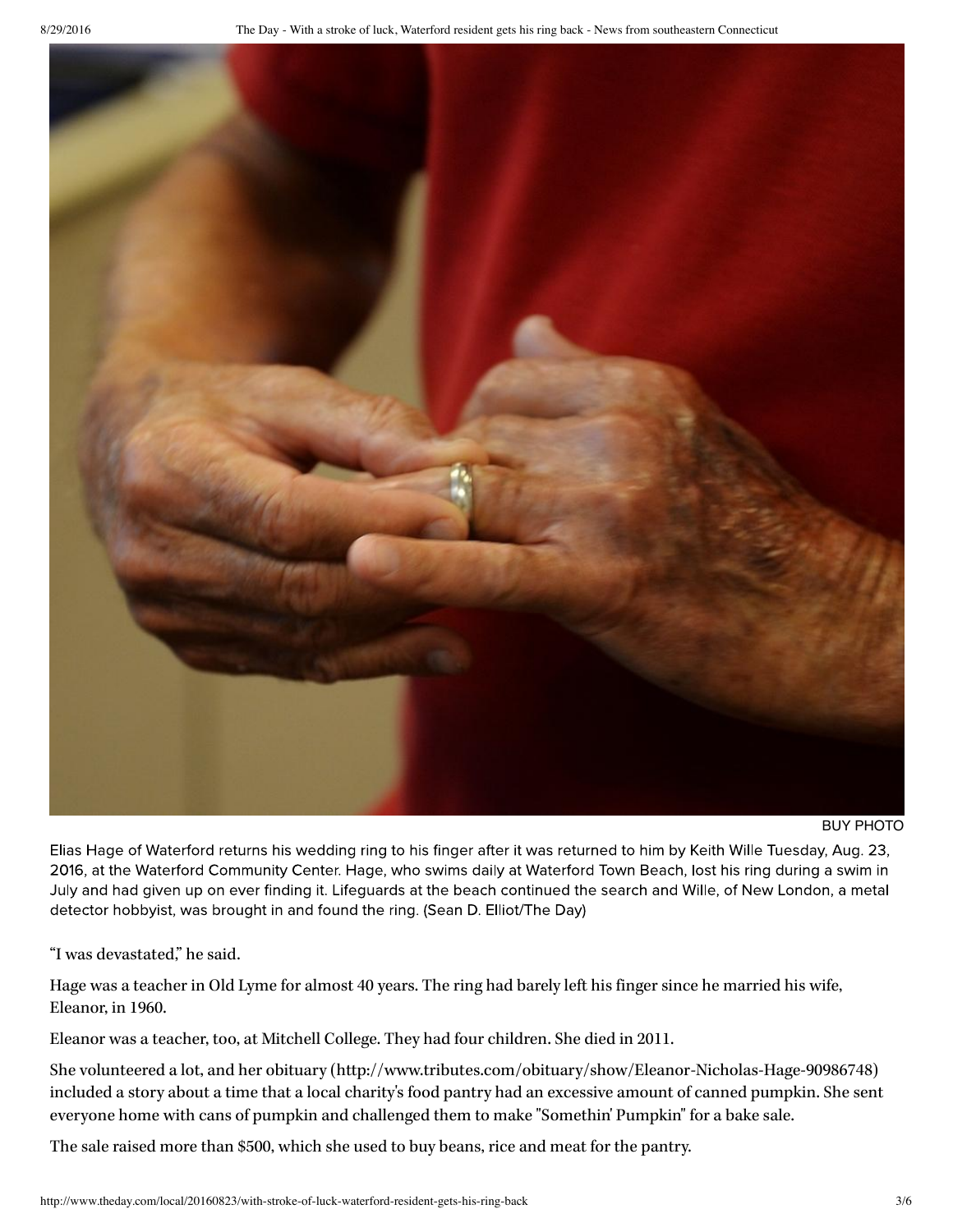Once they were off duty, the summer lifeguards at Waterford Beach waded into the water and started searching for Lou's ring.

They recognized the man from his almost daily swims at the beach, and wanted to help him.

"They stayed until dark," said Kelly Sullivan, the program coordinator for Waterford Recreation and Parks.

The lifeguards tried again the next day, and every day after that.



BUY PHOTO

Elias Hage, right, of Waterford thanks Keith Wille at the Waterford Community Center for finding his wedding band Tuesday, Aug. 23, 2016. Hage, who swims daily at Waterford Town Beach, lost his ring during a swim in July and had given up on ever finding it. Lifequards at the beach continued the search and Wille, of New London, a metal detector hobbyist, was brought in and found the ring yesterday. (Sean D. Elliot/The Day)

Hage offered a \$100 reward for the ring, and signs went up at the beach.

Hage's son, who lives in Foxborough, Mass., had another suggestion.

"My son John said, 'pray to Saint Anthony,'" he said.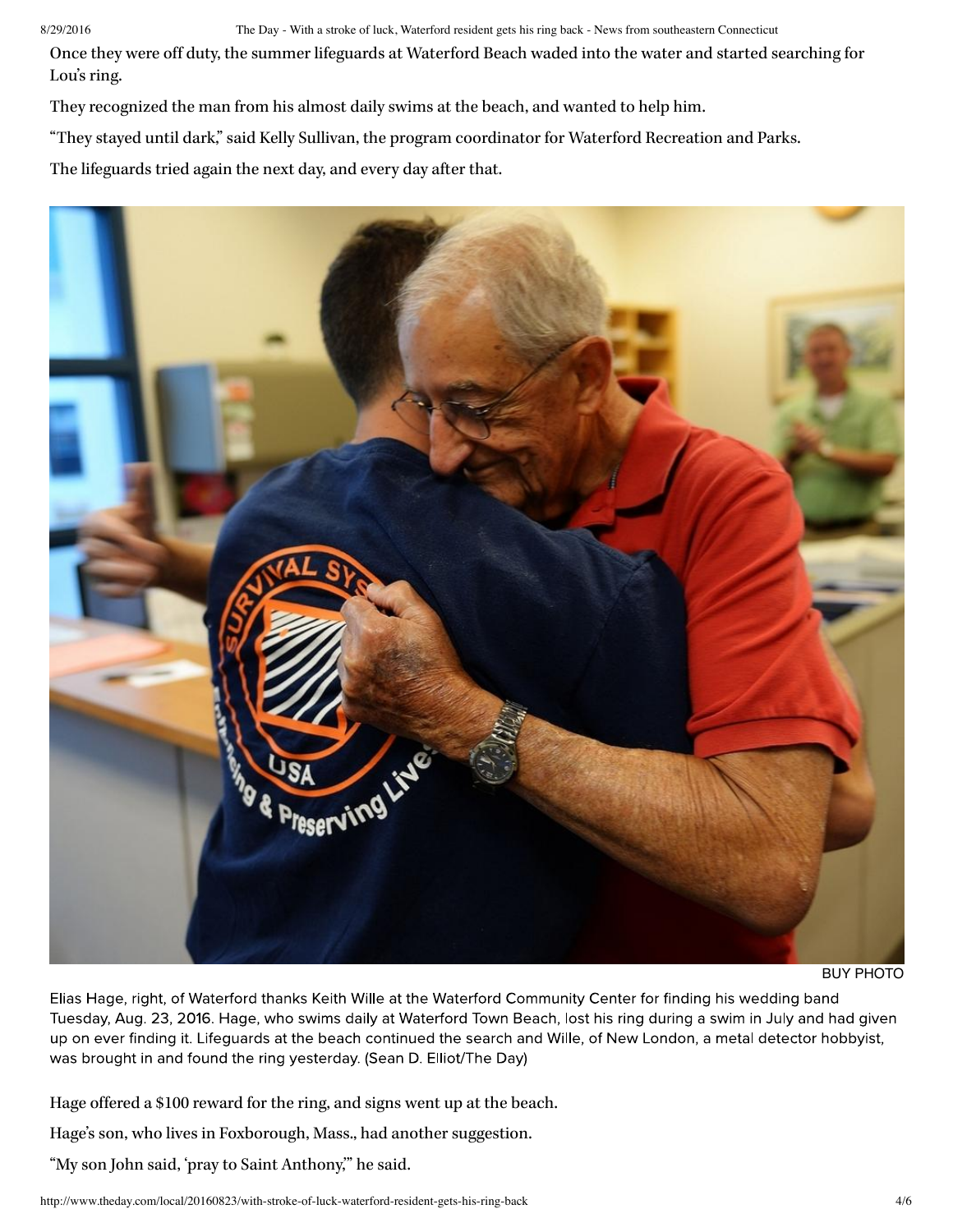The patron saint of lost things would help, John said. So would someone with a metal detector, he added, but Hage already had given up. The ring was too lost for anyone, holy or otherwise, to find.

"I was just too embarrassed," he said. "I figured it was gone."

"My son prayed," he said. "I didn't."

Meanwhile, the lifeguards were still looking every day. And Keith Wille was looking for work.

Wille's day job is at Survival Systems USA (http://www.theday.com/article/20110625/NWS08/110629656/0/Search), a Groton survival education company. He's also an amateur metal detection enthusiast and lost jewelry finder. A freelance writer wrote about him in the New Yorker (http://www.newyorker.com/business/currency/the-lost-jewelry-hunters) a couple months ago.

According to his profile on a website called The Ring Finders (https://theringfinders.com/blog/Keith.Wille/), Wille finds people's lost wedding rings in snow, sand, water and grass a couple times a month. He collects an optional fee for small jobs, or just enough to cover gas and equipment he needs for trickier ones.

He gets calls from all over Connecticut and Rhode Island, he said Tuesday. Just this summer, he's posted success stories on the Ring Finders site from Groton (https://theringfinders.com/blog/Keith.Wille/2016/07/wedding-band-recoveredgroton-long-point-beach-groton-ct/) and Westport.

Last winter, he wrote about finding a pair of rings buried in several inches of snow in a Waterford backyard.

Any piece of jewelry or metal he can't connect with an owner goes into a collection, where he just keeps them or makes them into framed pieces of art.

Just weeks after Hage watched his ring — his "tie" to Eleanor — sink to the bottom of Waterford Beach, Wille happened to call the Waterford Recreation and Parks office to ask if they had any potential clients.

They had just the guy, Sullivan said.

Wille, 29, went to the beach on Friday, where the lifeguards who haven't gone back to college yet showed him where Hage swims.

"They were very enthusiastic about it," he said.

He waded through the water for about an hour while the tide was low with his underwater metal detector, finding a lot of soda can tabs, some garbage and one costume ring.

Then, a small ping came into his headphones. There it was.

Wille put the gold ring next to the cheaper one he had found and took a picture with his phone. The Recreation and Parks office was closed by the time he called Friday, so it had to wait.

On Tuesday, the two men walked into the Recreation and Parks office a few minutes apart. Wille already had called Hage and described the inscription on the inside.

He had asked, "do you remember your wedding date?"

Of course, Hage said. Aug. 13, 1960 — almost exactly 56 years ago.

Hage hugged Wille in the office lobby, then looked at him like he was Saint Anthony himself. Wille pulled out a small metal box, and moved aside the tissues and pulled out the ring.

Hage slipped it back on his finger. Very softly, he said "yeah, that's it."

He handed Wille some cash and a piece of paper, covered in a testimony for the website written in his own handwriting. It was just an account of his emotions after the phone call when Wille told him he had the ring.

He also offered to buy the lifeguards a pizza for their hard work.

Wille took off his own wedding ring and held it next to Hage's finger. The two bands were almost identical, except for the color.